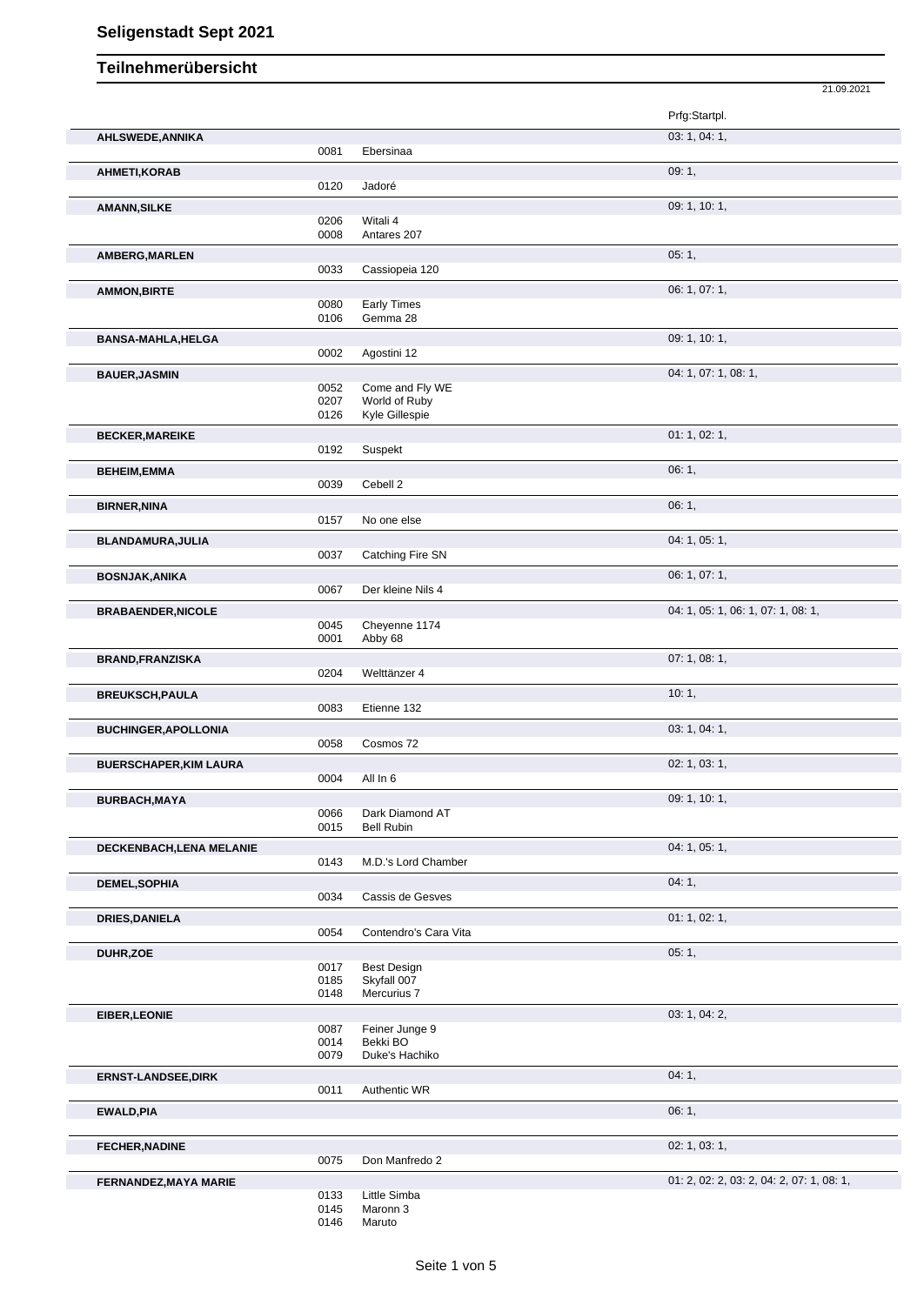Prfg:Startpl.

21.09.2021

|                            | 0199         | Ulapalu                          |                             |
|----------------------------|--------------|----------------------------------|-----------------------------|
|                            | 0127         | L.B. Staloubet Manciais          |                             |
|                            | 0158         | Orchid's Leddy                   |                             |
|                            | 0196         | Tipperary's Winni                |                             |
| <b>FISCHBACH, ASTRID</b>   |              |                                  | 02: 1, 03: 1, 08: 1, 09: 1, |
|                            | 0140         | Löwenstein 3                     |                             |
|                            | 0088         | Feldmannstreue                   |                             |
|                            |              |                                  |                             |
| <b>FRANK, EMELIE</b>       |              |                                  | 06:1,                       |
|                            | 0143         | M.D.'s Lord Chamber              |                             |
| <b>GEBAUER, LILIANE</b>    |              |                                  | 06: 1, 07: 1,               |
|                            | 0061         | Crümel 5                         |                             |
|                            |              |                                  | 04:1,                       |
| <b>GEISSLER, KATHARINA</b> | 0036         | Catapulte 3                      |                             |
|                            | 0060         | Crop Tiger                       |                             |
|                            |              |                                  |                             |
| <b>GLAAB, ROMY</b>         |              |                                  | 07: 1, 08: 1,               |
|                            | 0081         | Ebersinaa                        |                             |
| <b>GLAESSER, HANNAH</b>    |              |                                  | 08: 1, 09: 1,               |
|                            | 0188         | Spike v.d.Geest                  |                             |
|                            | 0129         | Lancôme                          |                             |
|                            |              |                                  |                             |
| <b>GOEBEL, STEFANIE</b>    |              |                                  | 09: 1, 10: 1,               |
|                            | 0183         | Sissi 832                        |                             |
| GOOS, FABIAN               |              |                                  | 07:1,08:1,                  |
|                            | 0050         | Clair de Lune 21                 |                             |
| <b>GREBNER, ANNABELL</b>   |              |                                  | 05:1,                       |
|                            | 0117         | Isidor 61                        |                             |
|                            |              |                                  |                             |
| <b>GUENTHER, ANNA-LENA</b> |              |                                  | 09:1,                       |
|                            | 0200         | Una Fiona                        |                             |
| <b>HAEUSER,LISA</b>        |              |                                  | 02:1,                       |
|                            | 0160         | Paradized Dream                  |                             |
|                            | 0096         | Flower 76                        |                             |
|                            | 0170         | Rosendor des Gats                |                             |
|                            | 0166         | Quick Silver 11                  |                             |
|                            |              |                                  | 09:1,                       |
| <b>HARTIG, PAMELA</b>      | 0085         | Falina 34                        |                             |
|                            |              |                                  |                             |
|                            |              |                                  | 08:1,                       |
| <b>HASER, JULIA</b>        |              |                                  |                             |
|                            | 0173         | Samba Girl 8                     |                             |
|                            |              |                                  |                             |
| <b>HECKMANN, SOPHIE</b>    |              |                                  | 07:1,                       |
|                            | 0012         | Barnsdale                        |                             |
| <b>HEILMANN, CHRISTINE</b> |              |                                  | 07: 1, 08: 1,               |
|                            | 0074         | Don Leon 13                      |                             |
|                            |              |                                  | 05: 1, 06: 1, 07: 1,        |
| <b>HEILMANN,LARA</b>       | 0152         | Nanouk 23                        |                             |
|                            |              |                                  |                             |
| <b>HENKE, JULIA</b>        |              |                                  | 09:1,                       |
|                            | 0176         | Schiller 7                       |                             |
| <b>HERCHENHAN, MAIKE</b>   |              |                                  | 07: 1, 08: 1,               |
|                            | 0044         | Chefsache 3                      |                             |
|                            |              |                                  |                             |
| <b>HERRMANN, CELINE</b>    |              |                                  | 04: 1,                      |
|                            | 0203         | Vigo LM                          |                             |
| <b>HERTRAMPF, ANNE</b>     |              |                                  | 09: 1, 10: 1,               |
|                            | 0086         | Feiner Deal                      |                             |
|                            |              |                                  |                             |
| HOELSCHER, ALICIA          |              |                                  | 09: 1, 10: 1,               |
|                            | 0016         | Benten                           |                             |
|                            | 0182         | Sir Quaid                        |                             |
| <b>KAISER, ROMINA</b>      |              |                                  | 09: 1, 10: 1,               |
|                            | 0181         | Sir Francis 3                    |                             |
|                            |              |                                  |                             |
| KAMPFMANN, ANNA            |              |                                  | 03: 1, 04: 1,               |
|                            | 0056<br>0179 | Cordobes 11<br>Sieshof's Rosalie |                             |
|                            | 0049         | Cinslay                          |                             |
|                            | 0105         | Gänseblümchen 79                 |                             |
|                            |              |                                  |                             |
| KAMPFMANN, KLARA           |              |                                  | 03: 1, 04: 1,               |
|                            | 0056         | Cordobes 11                      |                             |
|                            | 0105         | Gänseblümchen 79                 |                             |
| <b>KEHL, ANJA</b>          |              |                                  | 05:1,                       |
|                            | 0038         | Cavani K                         |                             |
|                            |              |                                  |                             |
| <b>KEHL, STEFANIE</b>      | 0113         | Goldmarie 45                     | 03:2,                       |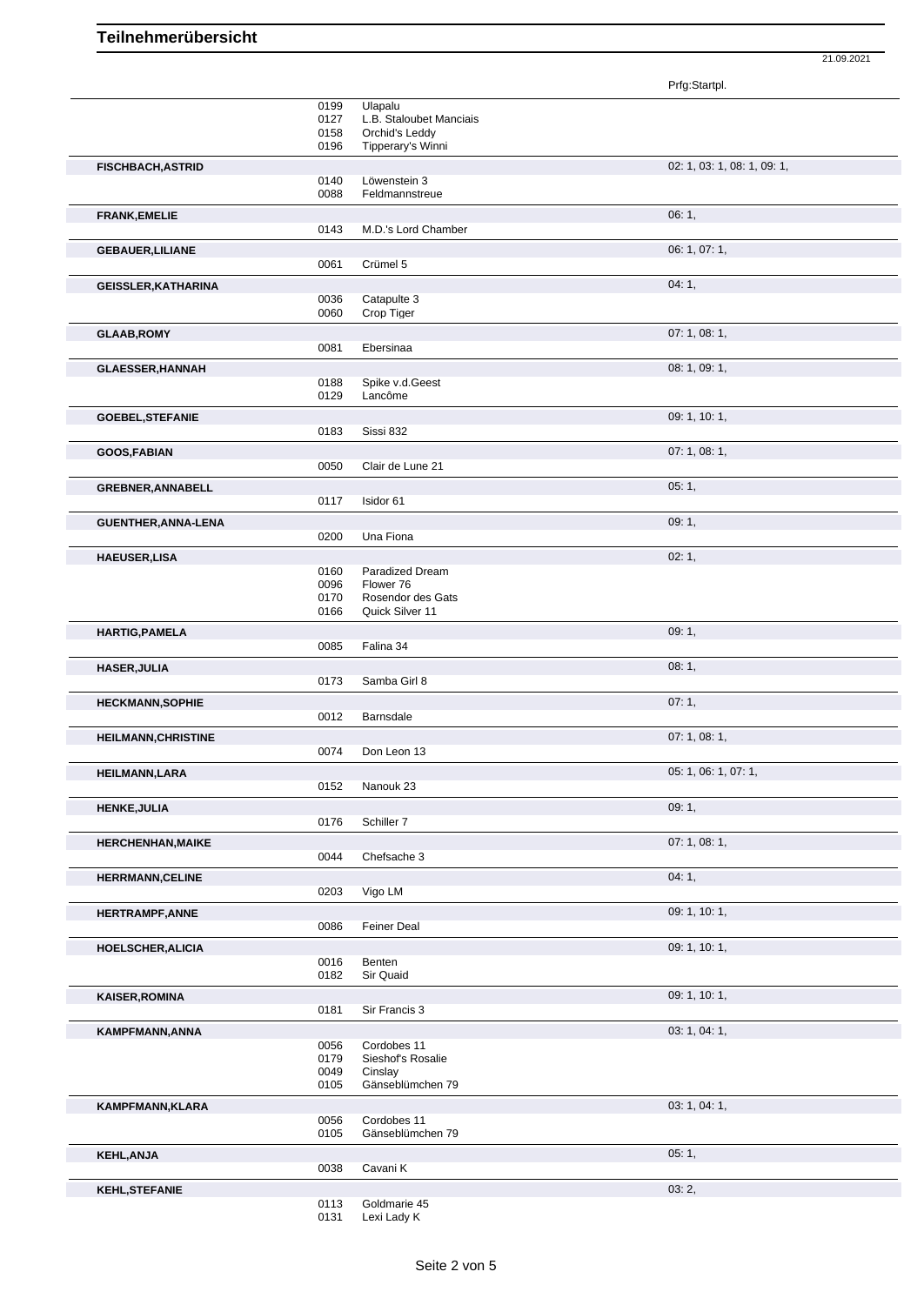|                           |              |                              | 21.09.2021                                |
|---------------------------|--------------|------------------------------|-------------------------------------------|
|                           |              |                              | Prfg:Startpl.                             |
|                           | 0189         | Stern des Südens 4           |                                           |
|                           |              |                              | 04: 1, 05: 1,                             |
| <b>KIRSCH,LAURA</b>       | 0040         | Chad 3                       |                                           |
| KOCH, FELICIA             |              |                              | 03: 1, 04: 1,                             |
|                           | 0179         | Sieshof's Rosalie            |                                           |
|                           | 0171         | Rubina 420                   |                                           |
|                           | 0049         | Cinslay                      |                                           |
| KOCH, PAULINA             |              |                              | 03: 1, 04: 1,                             |
|                           | 0179<br>0049 | Sieshof's Rosalie            |                                           |
|                           |              | Cinslay                      |                                           |
| <b>KOLB, VICTORIA</b>     | 0125         |                              | 03: 1, 04: 1,                             |
|                           |              | Kongo Kenickie               |                                           |
| <b>KRAMB, ANTONIA</b>     | 0194         | Taffy's Chooper              | 04: 1, 05: 1,                             |
|                           |              |                              |                                           |
| <b>KREHER, SIMONE</b>     | 0112         |                              | 04:1,                                     |
|                           |              | Goldfinger 45                |                                           |
| LANGE, EVA-LYDIA          |              |                              | 07: 1, 08: 1,                             |
|                           | 0071         | Django 432                   |                                           |
| <b>LATZ, CHRISTINA</b>    | 0042         | Charmeur Z                   | 04: 1, 07: 1, 08: 1,                      |
|                           |              |                              |                                           |
| LAUER, JOHANNA            | 0046         |                              | 05:1,                                     |
|                           |              | Chocolate 97                 |                                           |
| LEBOLD, MARIA             |              | Emporio Armani 5             | 01: 1, 02: 1, 03: 1, 04: 2, 08: 1, 09: 1, |
|                           | 0082<br>0021 | Calimerá                     |                                           |
|                           | 0047         | Chrysanthos                  |                                           |
|                           | 0039         | Cebell 2                     |                                           |
|                           | 0193         | Swarovski As                 |                                           |
|                           | 0114         | Granata 11                   |                                           |
|                           | 0115         | Haiti VII                    |                                           |
|                           | 0033<br>0099 | Cassiopeia 120<br>Fontana 62 |                                           |
|                           | 0053         | Conrad 167                   |                                           |
|                           | 0028         | Carinja 28                   |                                           |
|                           | 0034         | Cassis de Gesves             |                                           |
|                           | 0084         | Evina 'L                     |                                           |
|                           | 0111         | Gold Queen                   |                                           |
|                           | 0030         | Cash Stargazer               |                                           |
| <b>LIESEM DR., MIRIAM</b> |              |                              | 10:1,                                     |
|                           | 0020<br>0032 | Caiserin<br>Cassilo 9        |                                           |
|                           |              |                              |                                           |
| <b>MAIER, JESSICA</b>     | 0029         | Carlo Colucci 16             | 10:1,                                     |
|                           |              |                              |                                           |
| <b>MERGLER, HANNES</b>    | 0177         | Shibasaburo                  | 01: 2, 02: 2,                             |
|                           | 0178         | Shiga 2                      |                                           |
|                           | 0201         | Valentina M 3                |                                           |
| <b>METZIG,LEA</b>         |              |                              | 01: 2, 02: 2, 07: 1,                      |
|                           | 0107         | Genua 96                     |                                           |
|                           | 0202         | Valhalla 5                   |                                           |
| MICHEL, BRITTNEY          |              |                              | 04: 1, 05: 1,                             |
|                           | 0150         | Moonlight 278                |                                           |
| MICHEL, LARA              |              |                              | 04:1,                                     |
|                           | 0093         | Find it out Finnley          |                                           |
| <b>MOELLER, MERIT</b>     |              |                              | 04: 1, 05: 1,                             |
|                           | 0142         | M. D.'s Maddoxx              |                                           |
| MONATH, KATHARINA         |              |                              | 05: 1, 07: 1, 08: 1,                      |
|                           | 0138         | Louis 361                    |                                           |
| MORHARD, LILLI-MAGDALENA  | 0153         | Nebomuk                      | 02: 1, 03: 2, 04: 2, 07: 1, 08: 1,        |
|                           | 0070         | Diva T 3                     |                                           |
|                           | 0009         | Aron 243                     |                                           |
|                           | 0090         | Ferrybank Patch              |                                           |
|                           | 0162         | Pilgaards Nicola Nikita      |                                           |
| MUELLER, BETTINA          |              |                              | 07: 1, 08: 1,                             |
|                           | 0119         | J'Adore Zack Ferrox          |                                           |
| NEUMANN, ARIANE           |              |                              | 06: 1, 07: 1,                             |
|                           | 0180         | Sir Donnerwetter 2           |                                           |
| OHNHAUS, JULIE            |              |                              | 07: 1, 08: 1,                             |

0118 It's my dream WH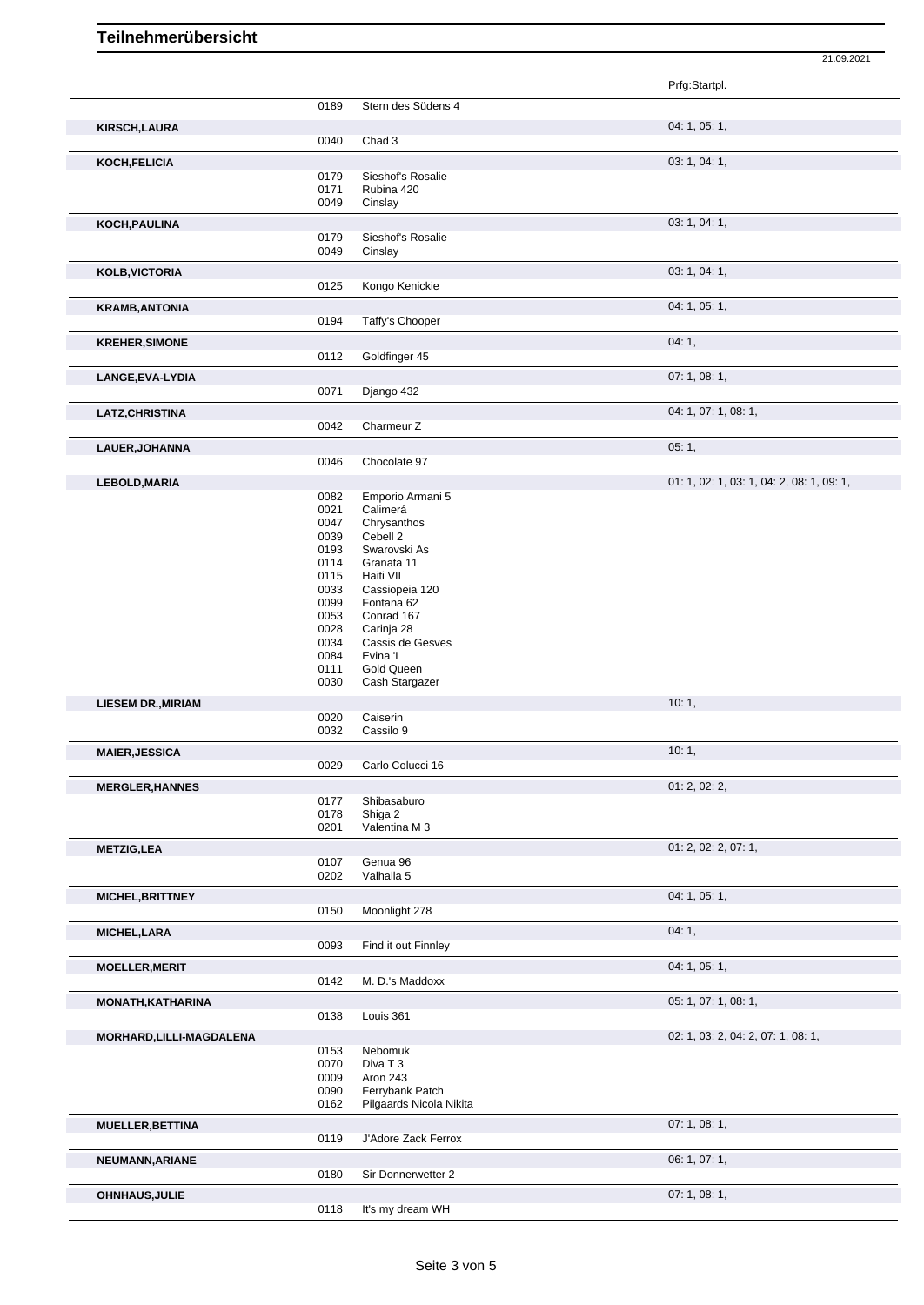|                                 |              |                                | Prfg:Startpl. |
|---------------------------------|--------------|--------------------------------|---------------|
| PEROCCHIO, SANDRA               |              |                                | 10:1,         |
|                                 | 0077         | Dorianus                       |               |
| PFEIFER, LUANA                  | 0108         | George S 2                     | 06:1,         |
| PFIRSCHING, ISABELLA            |              |                                | 09: 1, 10: 1, |
|                                 | 0097         | Flying Fantasy 5               |               |
|                                 | 0102         | Fürst Fidertanz                |               |
| PIMPL, MIRIAM-SABRINA           | 0135         | Lord K                         | 01: 1, 02: 1, |
|                                 | 0137         | Lotus Esprit S                 |               |
| RAU, MELISSA                    |              |                                | 08: 1, 09: 1, |
|                                 | 0078         | Dream Boy's Dunja              |               |
| REICHELT, SILVIA                | 0132         | Liberty 359                    | 02: 2, 04: 1, |
|                                 | 0057         | Cormint's Sunshine             |               |
|                                 | 0055<br>0187 | Cool and Crunchy<br>Speedy 449 |               |
| <b>REUNER DR., DAHLIA-ROSA</b>  |              |                                | 01: 2, 02: 2, |
|                                 | 0134         | Lorano 15                      |               |
|                                 | 0043         | Charouet                       |               |
| RICHTER, KERSTIN                | 0098         | <b>Flying Flori</b>            | 04:1,         |
| RIESINGER, KATHARINA            |              |                                | 08: 1, 09: 1, |
|                                 | 0147         | Merano 180                     |               |
| ROEMISCH, JESSICA               | 0018         | Big Henry xx                   | 07:1,08:1,    |
|                                 | 0136         | Loretta 277                    |               |
| <b>RUECKER, CHIARA</b>          |              |                                | 04:1,         |
|                                 | 0094         | <b>Finest Diamond 3</b>        |               |
| RUESSLI, ANNA                   |              |                                | 06:1,         |
| <b>SALG, ALICIA</b>             |              |                                | 07:1,         |
|                                 | 0097         | Flying Fantasy 5               |               |
| <b>SANCHA GARCIA DR., BEATE</b> |              |                                | 07:1,         |
|                                 | 0169         | Rosamunde                      | 02: 1, 03: 1, |
| <b>SANDER, SONJA BARBARA</b>    | 0130         | Leon 570                       |               |
| <b>SCHAEFER, ANNA</b>           |              |                                | 05:1,         |
|                                 | 0172         | Sam Go                         |               |
| <b>SCHAEFER, VANESSA</b>        | 0186         | Souverän 5                     | 09: 1, 10: 1, |
| <b>SCHIKATIS, MICHELLE</b>      |              |                                | 07: 1, 08: 1, |
|                                 | 0144         | Magic Dream's Golden Starlight |               |
| SCHILLING, SOPHIE-CHARLOTTE     |              |                                | 02: 1, 03: 1, |
|                                 | 0089         | Ferdau                         | 03: 1, 04: 1, |
| <b>SCHIMMACK,LISA</b>           | 0010         | Arpeggio's Sun                 |               |
| <b>SCHMELING, HEIKO</b>         |              |                                | 02: 1, 03: 1, |
|                                 | 0100         | For Libertino                  |               |
| <b>SCHMITT, CHRISTIN</b>        | 0076         | Donna 864                      | 05: 1, 06: 1, |
| SCHMITTNER, ANNA-MARIA          |              |                                | 09:1,         |
|                                 | 0165         | Quibelle H                     |               |
| <b>SCHNEEBERGER, EMILY</b>      |              |                                | 04:1,         |
|                                 | 0051         | Cocobiene Z                    |               |
| <b>SCHNEIDER, LOUISA</b>        | 0124         | <b>KM's Maurice</b>            | 07:1,08:1,    |
| SCHOEBEL, MICHAEL               |              |                                | 09:1,         |
|                                 | 0200         | Una Fiona                      |               |
|                                 | 0077<br>0118 | Dorianus<br>It's my dream WH   |               |
|                                 | 0205         | Wildgold 3                     |               |
| SCHROEDER, SUSANNE              | 0092         |                                | 10:1,         |
|                                 |              | Fiderprincess 2                | 06:1,         |
| <b>SCHWAB, THERESA</b>          | 0174         | Sansousi 2                     |               |

21.09.2021

Sansousi 2 **SCHWIENTEK,KATHARINA** 05: 1,